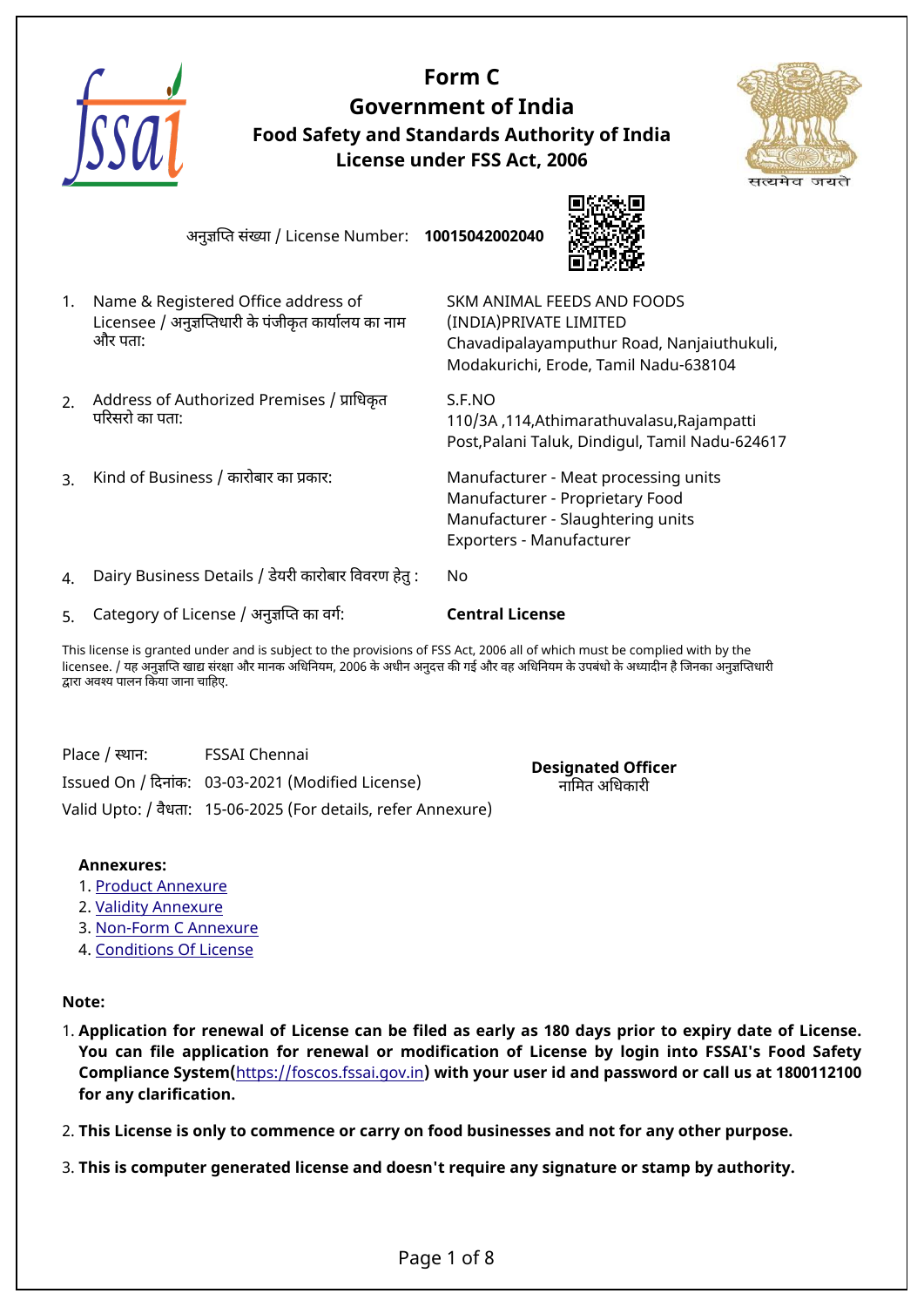<span id="page-1-0"></span>**Product Annexure**



# **Form C Government of India Food Safety and Standards Authority of India License under FSS Act, 2006**



अनुजिपत संखया / License Number: **10015042002040**

# **Kind Of Business: Exporters - Manufacturer**

| Sl.No          | <b>Export Unit</b><br><b>Type</b> | <b>Product</b><br>Category                                             | Name of Food Item(s)                                                                                                                                                       | Quantit<br>у | Unit | Per<br>day/Per<br>annum | <b>Scope</b><br><b>of</b><br><b>Product</b><br><b>Supply</b> |
|----------------|-----------------------------------|------------------------------------------------------------------------|----------------------------------------------------------------------------------------------------------------------------------------------------------------------------|--------------|------|-------------------------|--------------------------------------------------------------|
| 1              | Meat<br>Processing<br>Unit        | 08 - Meat and<br>meat<br>products,<br>including<br>poultry and<br>game | Frozen Whole Chicken with<br>Skin and Skinless, Curry<br>cuts, Boneless Breast,<br>Boneless leg, Wings,<br>Lollypop, Giblets, 9 piece<br>cut, 18 piece cut,<br>Drumsticks. | 700.00       | МT   | Per Day                 |                                                              |
| $\overline{2}$ | Meat<br>Processing<br>Unit        | 08 - Meat and<br>meat<br>products,<br>including<br>poultry and<br>game | Frozen Poultry Meat and<br><b>Meat Products</b>                                                                                                                            | 1200.00      | MT   | Per<br>Annum            | Only<br>Exports                                              |

## **Kind Of Business: Manufacturer - Slaughtering units**

| <b>Product Type</b> | <b>Animal Description</b> | <b>Production Capacity/Day</b> |
|---------------------|---------------------------|--------------------------------|
| Poultry Birds       | CHICKEN                   | 64000                          |

## **Kind Of Business: Manufacturer - Meat processing units**

#### **Production Capacity(Kg / day): 84000**

| SI.No. | <b>Food Category</b>                                          | <b>Sub-Food Category</b>                                        | <b>Product</b>                                       | <b>Kind of Business</b>                 |  |
|--------|---------------------------------------------------------------|-----------------------------------------------------------------|------------------------------------------------------|-----------------------------------------|--|
|        | 08 - Meat and meat<br>products, including<br>poultry and game | 08.1 - Fresh / frozen /<br>chilled / ground meat<br>and poultry | Fresh or Chilled or<br>Frozen Poultry Meat<br>[08.1] | Manufacturer - Meat<br>processing units |  |

## **Kind Of Business: Manufacturer - Proprietary Food**

## **Production Capacity(MT / Day): 24**

|             | Sl.No.   Food Category          | <b>Sub-Food Category</b>                          | <b>Product</b>         | Kind of<br><b>Business</b>         | <b>Product</b><br>Approval<br><b>Certificate</b> |  |
|-------------|---------------------------------|---------------------------------------------------|------------------------|------------------------------------|--------------------------------------------------|--|
|             | 08 - Meat and<br>meat products, | 08.2 - Processed meat,<br>and poultry products in | Chilled<br>Marinated 9 | Manufacturer -<br>Proprietary Food | <u>view</u>                                      |  |
| Page 2 of 8 |                                 |                                                   |                        |                                    |                                                  |  |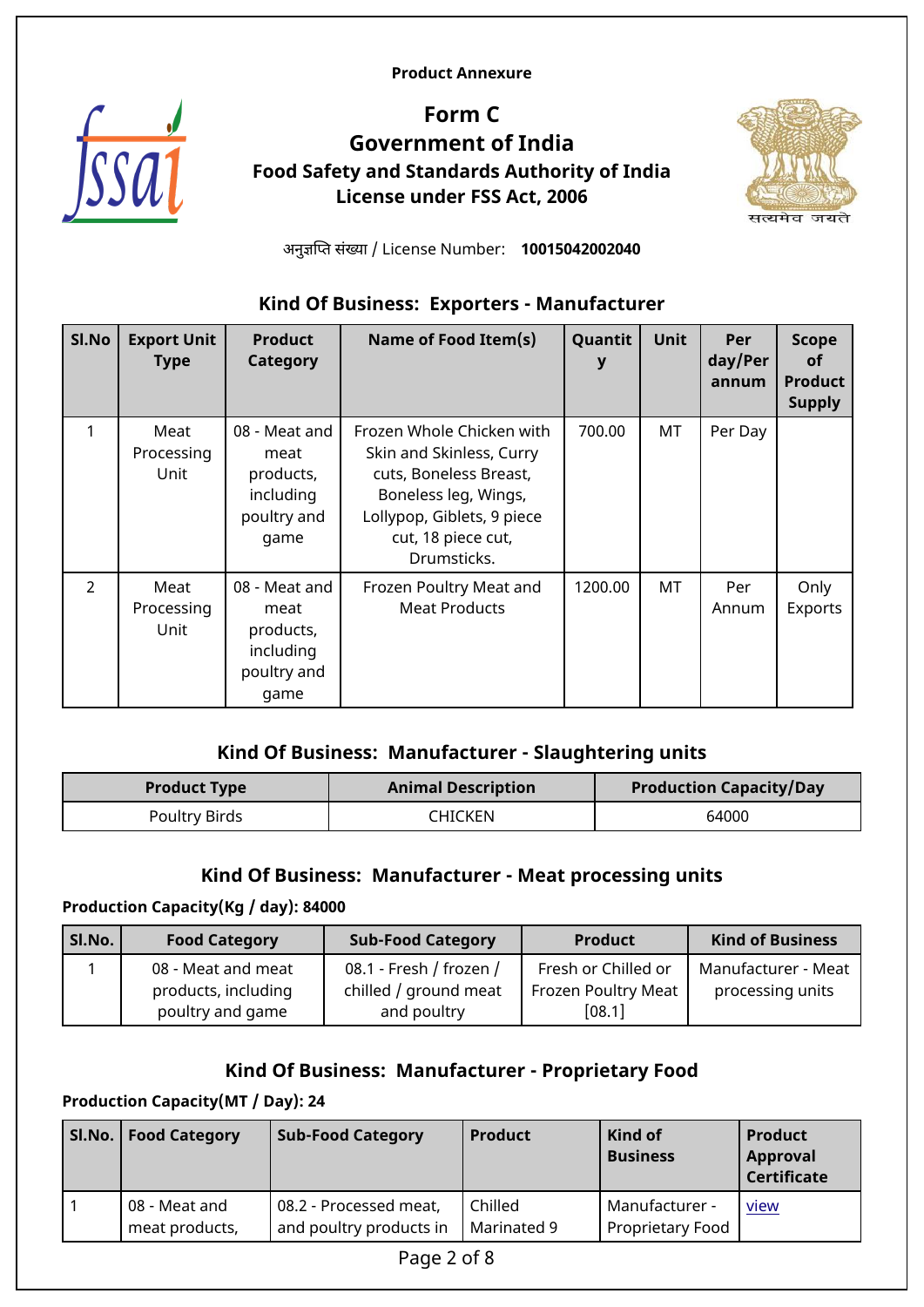| Sl.No.         | <b>Food Category</b>                                             | <b>Sub-Food Category</b>                                                             | <b>Product</b>                                            | <b>Kind of</b><br><b>Business</b>  | <b>Product</b><br><b>Approval</b><br><b>Certificate</b> |  |
|----------------|------------------------------------------------------------------|--------------------------------------------------------------------------------------|-----------------------------------------------------------|------------------------------------|---------------------------------------------------------|--|
|                | including poultry<br>and game                                    | whole pieces or cuts                                                                 | Piece Cut                                                 |                                    |                                                         |  |
| $\overline{2}$ | 08 - Meat and<br>meat products,<br>including poultry<br>and game | 08.2 - Processed meat,<br>and poultry products in<br>whole pieces or cuts            | Chilled<br><b>Marinated Bullet</b><br>Wings               | Manufacturer -<br>Proprietary Food | view                                                    |  |
| $\overline{3}$ | 08 - Meat and<br>meat products,<br>including poultry<br>and game | 08.2 - Processed meat,<br>and poultry products in<br>whole pieces or cuts            | Chilled<br><b>Marinated Chick</b><br>pop                  | Manufacturer -<br>Proprietary Food | view                                                    |  |
| 4              | 08 - Meat and<br>meat products,<br>including poultry<br>and game | 08.2 - Processed meat,<br>and poultry products in<br>whole pieces or cuts            | Chilled<br><b>Marinated Hot</b><br>Lollipop               | Manufacturer -<br>Proprietary Food | view                                                    |  |
| 5              | 08 - Meat and<br>meat products,<br>including poultry<br>and game | 08.2.3 - Frozen<br>processed meat and<br>poultry products in<br>whole pieces or cuts | Frozen<br>Marinated 9<br>Piece Cut                        | Manufacturer -<br>Proprietary Food | view                                                    |  |
| 6              | 08 - Meat and<br>meat products,<br>including poultry<br>and game | 08.2.3 - Frozen<br>processed meat and<br>poultry products in<br>whole pieces or cuts | Frozen<br><b>Marinated Bullet</b><br>Wings                | Manufacturer -<br>Proprietary Food | view                                                    |  |
| $\overline{7}$ | 08 - Meat and<br>meat products,<br>including poultry<br>and game | 08.2.3 - Frozen<br>processed meat and<br>poultry products in<br>whole pieces or cuts | Frozen<br><b>Marinated Chick</b><br>Pop                   | Manufacturer -<br>Proprietary Food | view                                                    |  |
| 8              | 08 - Meat and<br>meat products,<br>including poultry<br>and game | 08.2.3 - Frozen<br>processed meat and<br>poultry products in<br>whole pieces or cuts | Frozen<br>Marinated Hot<br>Lollipop                       | Manufacturer -<br>Proprietary Food | view                                                    |  |
| 9              | 08 - Meat and<br>meat products,<br>including poultry<br>and game | 08.3 - Processed<br>comminuted meat and<br>poultry products                          | Chilled<br>Marinated<br><b>Boneless Chilly</b><br>Chicken | Manufacturer -<br>Proprietary Food | view                                                    |  |
| 10             | 08 - Meat and<br>meat products,<br>including poultry<br>and game | 08.3 - Processed<br>comminuted meat and<br>poultry products                          | Chilled<br>Marinated<br><b>Breast Strips</b>              | Manufacturer -<br>Proprietary Food | view                                                    |  |
| 11             | 08 - Meat and<br>meat products,<br>including poultry<br>and game | 08.3 - Processed<br>comminuted meat and<br>poultry products                          | Chilled<br>Marinated<br>Chicken Ball                      | Manufacturer -<br>Proprietary Food | <u>view</u>                                             |  |
| 12             | 08 - Meat and<br>meat products,<br>including poultry<br>and game | 08.3 - Processed<br>comminuted meat and<br>poultry products                          | Chilled<br>Marinated Chilly<br>Chicken                    | Manufacturer -<br>Proprietary Food | view                                                    |  |
| 13             | 08 - Meat and                                                    | 08.3 - Processed                                                                     | Chilled                                                   | Manufacturer -                     | <u>view</u>                                             |  |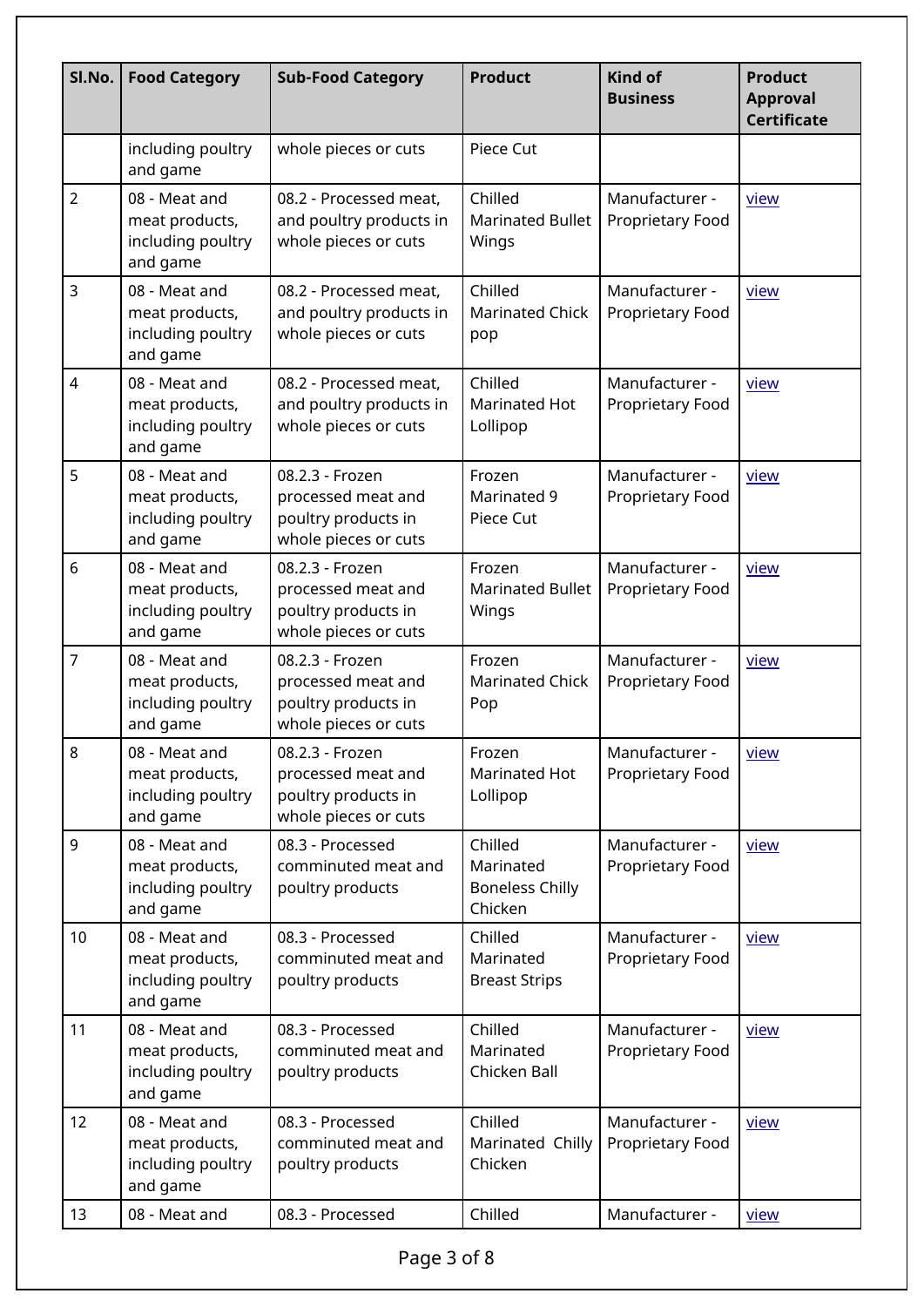| SI.No. | <b>Food Category</b><br><b>Sub-Food Category</b>                 |                                                                         | <b>Product</b>                                           | Kind of<br><b>Business</b>         | <b>Product</b><br><b>Approval</b><br><b>Certificate</b> |  |
|--------|------------------------------------------------------------------|-------------------------------------------------------------------------|----------------------------------------------------------|------------------------------------|---------------------------------------------------------|--|
|        | meat products,<br>including poultry<br>and game                  | comminuted meat and<br>poultry products                                 | Marinated<br><b>Drumsticks</b>                           | Proprietary Food                   |                                                         |  |
| 14     | 08 - Meat and<br>meat products,<br>including poultry<br>and game | 08.3 - Processed<br>comminuted meat and<br>poultry products             | Chilled<br>Marinated<br>Lollipop                         | Manufacturer -<br>Proprietary Food | view                                                    |  |
| 15     | 08 - Meat and<br>meat products,<br>including poultry<br>and game | 08.3.3 - Frozen<br>processed comminuted<br>meat and poultry<br>products | Frozen<br>Marinated<br><b>Breast Strips</b>              | Manufacturer -<br>Proprietary Food | view                                                    |  |
| 16     | 08 - Meat and<br>meat products,<br>including poultry<br>and game | 08.3.3 - Frozen<br>processed comminuted<br>meat and poultry<br>products | Frozen<br>Marinated<br><b>Boneless Chilly</b><br>Chicken | Manufacturer -<br>Proprietary Food | view                                                    |  |
| 17     | 08 - Meat and<br>meat products,<br>including poultry<br>and game | 08.3.3 - Frozen<br>processed comminuted<br>meat and poultry<br>products | Frozen<br>Marinated<br>Chicken Ball                      | Manufacturer -<br>Proprietary Food | view                                                    |  |
| 18     | 08 - Meat and<br>meat products,<br>including poultry<br>and game | 08.3.3 - Frozen<br>processed comminuted<br>meat and poultry<br>products | Frozen<br><b>Marinated Chilly</b><br>Chicken             | Manufacturer -<br>Proprietary Food | <u>view</u>                                             |  |
| 19     | 08 - Meat and<br>meat products,<br>including poultry<br>and game | 08.3.3 - Frozen<br>processed comminuted<br>meat and poultry<br>products | Frozen<br>Marinated<br><b>Drumsticks</b>                 | Manufacturer -<br>Proprietary Food | view                                                    |  |
| 20     | 08 - Meat and<br>meat products,<br>including poultry<br>and game | 08.3.3 - Frozen<br>processed comminuted<br>meat and poultry<br>products | Frozen<br>Marinated<br>Lollipop                          | Manufacturer -<br>Proprietary Food | view                                                    |  |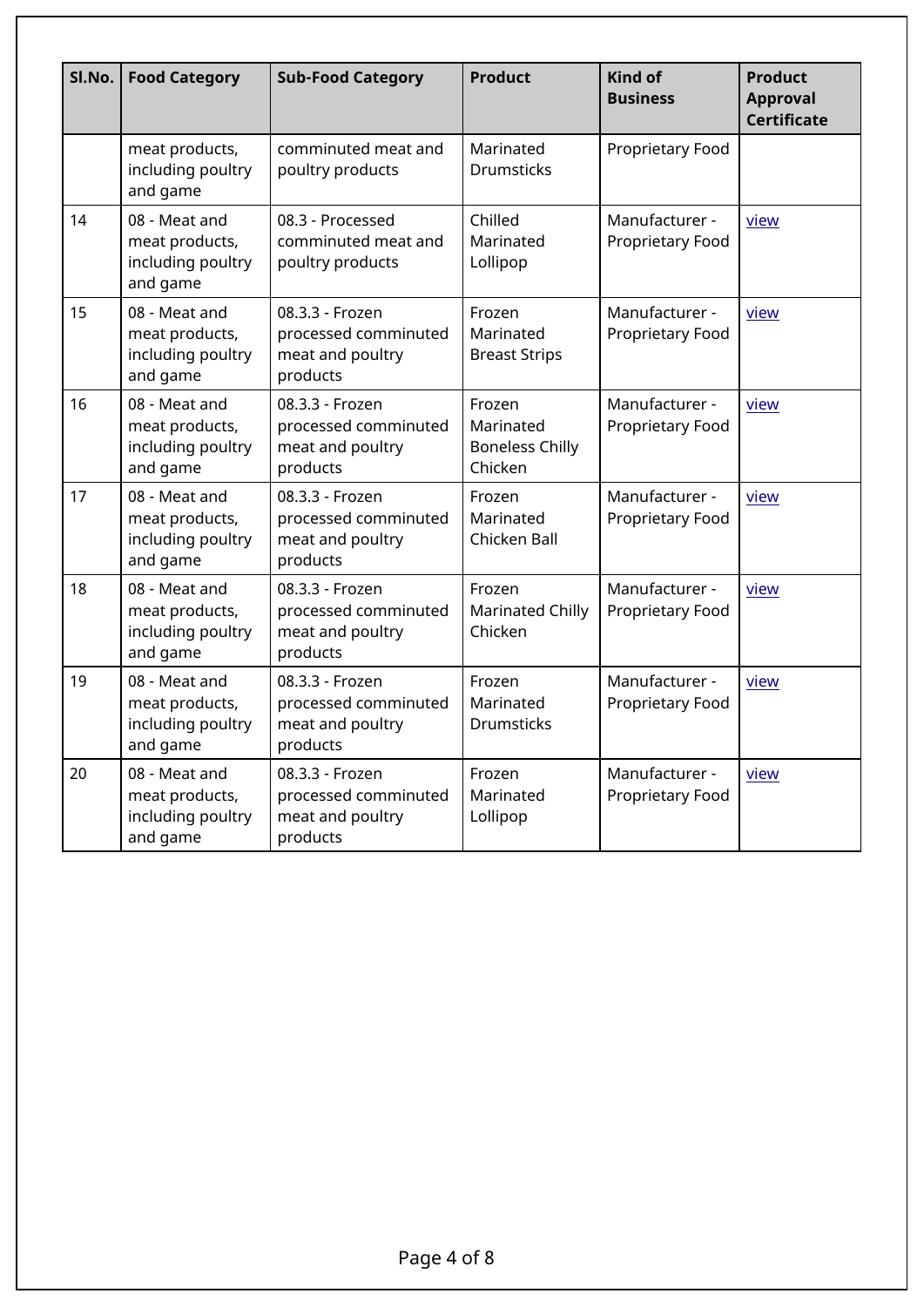#### <span id="page-4-0"></span>**Validation And Renewal Annexure**



# **Form C Government of India Food Safety and Standards Authority of India License under FSS Act, 2006**



अनुजिपत संखया / License Number: **10015042002040**

| <b>Validity From</b> | <b>Validity Upto</b> | <b>Issued On</b> | <b>Fee Paid</b> | <b>Type</b>  |
|----------------------|----------------------|------------------|-----------------|--------------|
| 16-06-2015           | 15-06-2020           | 10-10-2017       | 7500 INR        | Modification |
| 16-06-2020           | 15-06-2025           | 19-06-2020       | 39700 INR       | Renewal      |
| 16-06-2020           | 15-06-2025           | 03-03-2021       | 1000 INR        | Modification |

**Note:**

- 1. **Application for renewal of License can be filed as early as 180 days prior to expiry date of License. You can file application for renewal or modification of License by login into FSSAI's Food Safety Compliance System(**<https://foscos.fssai.gov.in>**) with your user id and password or call us at 1800112100 for any clarification.**
- 2. **The Application for renewal of license shall be submitted 30 days prior to the expiry date mentioned above after which Rs. 100 per day will be charged up to the date of expiry.**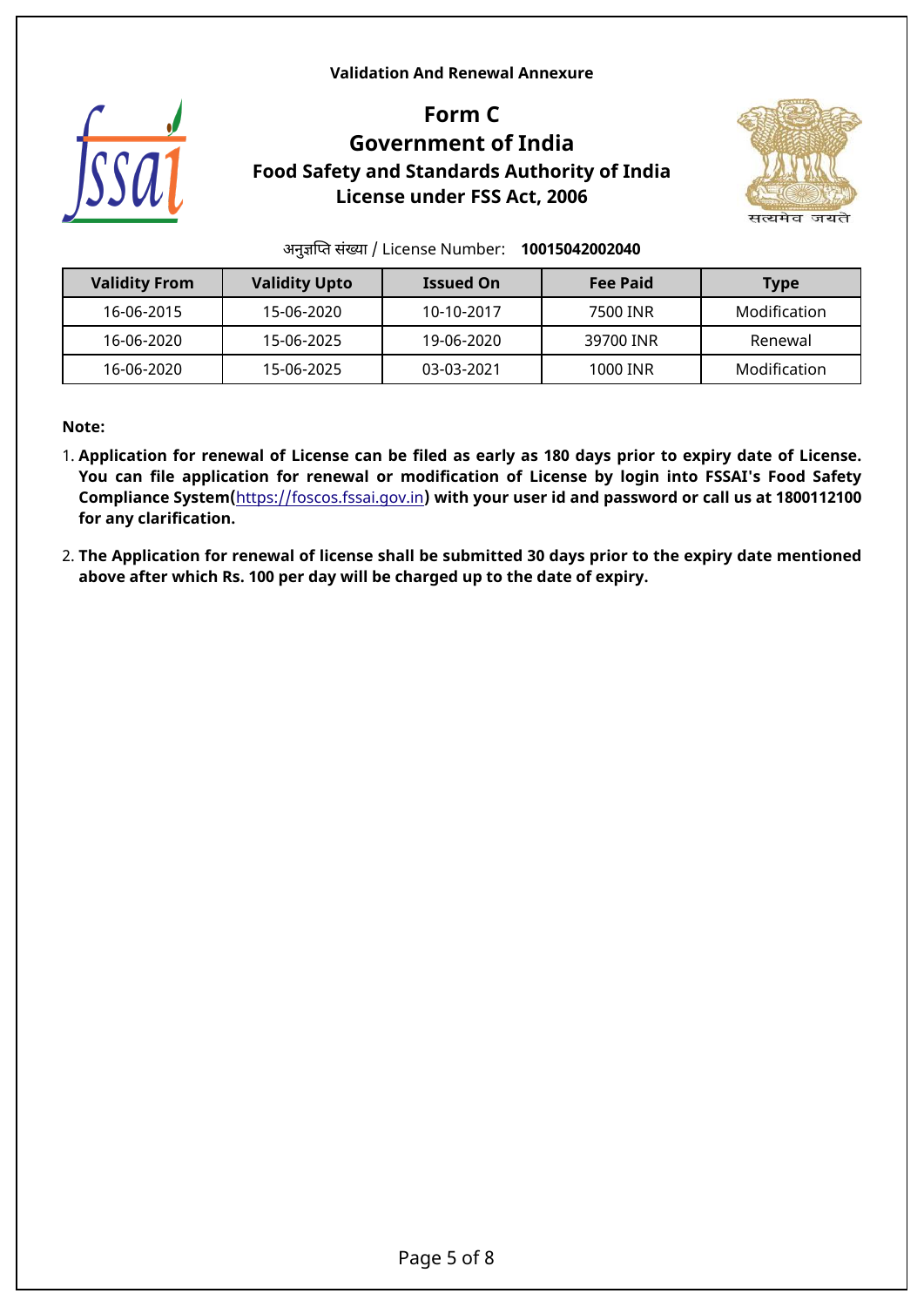#### <span id="page-5-0"></span>**Non-Form C Annexure**



## **Government of India Food Safety and Standards Authority of India License under FSS Act, 2006**



|                  | अनुज्ञप्ति संख्या / License Number:                                                                                                            |           |                          | 10015042002040 |                                          |              |       |                  |
|------------------|------------------------------------------------------------------------------------------------------------------------------------------------|-----------|--------------------------|----------------|------------------------------------------|--------------|-------|------------------|
|                  | Person in charge of operations                                                                                                                 |           |                          |                |                                          |              |       |                  |
| Name:            | DR.V.THIYAGARAJAN                                                                                                                              |           | Qualification:           | B.V.Sc         |                                          |              |       |                  |
| Contact<br>No:   | N/A                                                                                                                                            |           | Mobile No:               | 7867018158     |                                          |              |       |                  |
| Email-ID:        | qualitycpu@skmpornafoods.com                                                                                                                   |           | Address:                 | Avarangadu,    | D.NO:399, Murugan<br>Thiruchengode Taluk | Pallipalayam | Kovil | Street,<br>Post, |
| State:           | <b>Tamil Nadu</b>                                                                                                                              | District: |                          | Namakkal       |                                          |              |       |                  |
| Pin Code: 638006 |                                                                                                                                                |           | Photo Id Card:           |                | <b>Driving License</b>                   |              |       |                  |
| Photo Id<br>No:  | TN3420090003820                                                                                                                                | Date:     | Photo Id Expiry          | 10-08-2029     |                                          |              |       |                  |
| FoSTaC<br>No:    | SPOCOVID3071338377                                                                                                                             |           |                          |                |                                          |              |       |                  |
|                  | Person responsible for complying with conditions of license (The person must be same as mentioned<br>in Form IX, as per FSS Regulations, 2011) |           |                          |                |                                          |              |       |                  |
| Name:            | K.SENTHILKUMAR                                                                                                                                 |           | Qualification:           |                | <b>B.Com</b>                             |              |       |                  |
| Contact<br>No:   | N/A                                                                                                                                            |           | Mobile No:               |                | 7867018152                               |              |       |                  |
| Email-ID:        | senthilkumark@skmpornafoods.com                                                                                                                |           | Address:                 |                | 4/332Q,<br><b>Udumalpet Taluk</b>        | Ramnagar,    |       | Bodipatti,       |
| State:           | <b>Tamil Nadu</b>                                                                                                                              |           | District:                |                | Tirupur                                  |              |       |                  |
| Pin Code:        | 642205                                                                                                                                         |           | Photo Id Card:           |                | Aadhar Card                              |              |       |                  |
| Photo Id<br>No:  | 293140017402                                                                                                                                   |           | Photo Id Expiry<br>Date: |                | N/A                                      |              |       |                  |

Place / सान: FSSAI Chennai Issued On / िदनांक: 03-03-2021 (Modified License) **Designated Officer** ..**........**<br>नामित अधिकारी

**Note: Any change in above details shall be immediately communicated to authorities. You can apply for modification of license for updation of details without any cost through Food Safety Compliance System (**<https://foscos.fssai.gov.in>**)**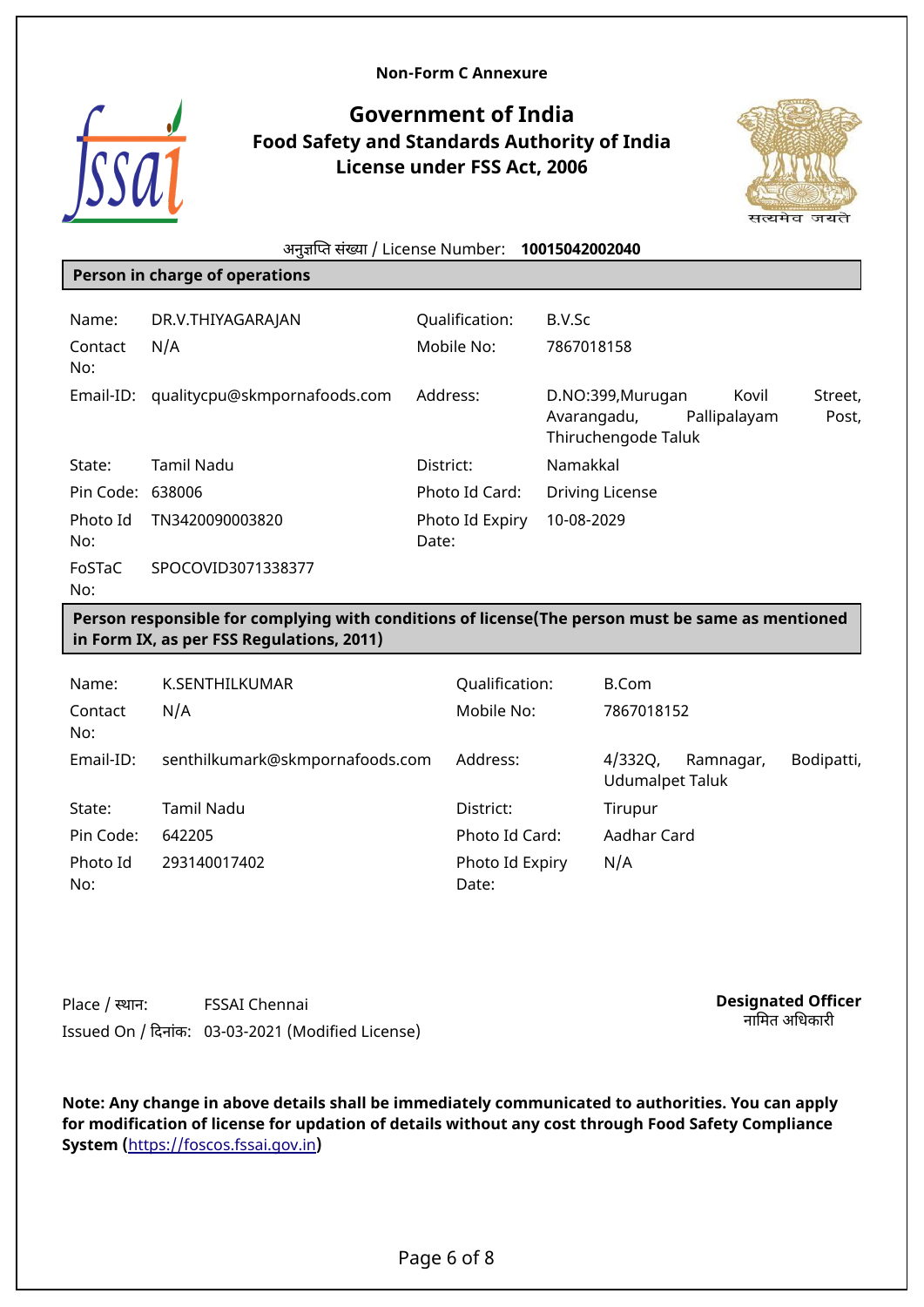# <span id="page-6-0"></span>**Condition of License**

All Food Business operators shall ensure that the following conditions are complied with at all times during the course of its Food Business.

## **Food Business Operators Shall:**

- 1. Display a true copy of the license granted in Form C shall at all time at a prominent place in the premises.
- 2. Give necessary access to licensing authorities or their authorized personnel to the premises.
- 3. Inform authorities about any change or modifications in activities.
- 4. Employ at least one technical person to supervise the production process. The person supervising the production process shall possess at least a degree in science with Chemistry/ Bio- chemistry/ Food and nutrition/ Microbiology or a degree or diploma in Food Technology/ Dairy Technology/ Dairy Microbiology/ Dairy chemistry/ Dairy engineering/ Oil technology/ Veterinary science / Hotel management & Catering technology or any degree or diploma in any other discipline related to the specific requirement of the business from a recognized university or institute or equivalent.
- 5. Furnish periodic annual return 1st April to 31 st March, with in 31 st May of each year. For collection/ handling/manufacturing of milk and milk product half yearly return also to be furnished as specified.
- 6. Ensure that no product other than the product indicated in the license / registration is produced in the unit.
- 7. Maintain factory's sanitary and hygienic standards and workers hygiene as specified in the schedule-4 according to the category of food business.
- 8. Maintain daily records of production, raw materials utilization and sales separately.
- 9. Ensure that the source and standards of raw material used are of optimum quality.
- 10. Food business operator shall not manufacture , store or expose for sale or permit the sale of any article of food in any premises not effectively separated to the satisfaction of the licensing authority from any privy, urine, sullage ,drain or place of storage of foul and waste matter
- 11. Ensure clean-in-place system (whatever necessary) for regular cleaning of machine & equipment.
- 12. Ensure testing of relevant chemical and/or microbiological contaminants in food products in accordance with these regulation as frequency as required on the basis of historical data and risk assessment to ensure production and delivery of safe food through own or NABLaccredited/ FSSAI recognized labs atleast once in six month.
- 13. Ensure that as much as possible the required temperature shall be maintained throughout the supply chain from the place of procurement or sourcing till it reaches the end consumer including chilling, transportation, storage etc.
- 14. The Manufacturer/ Importer/ Distributer shall buy and sell food products only from, or to , licensed / registered vendors and maintain record thereof.